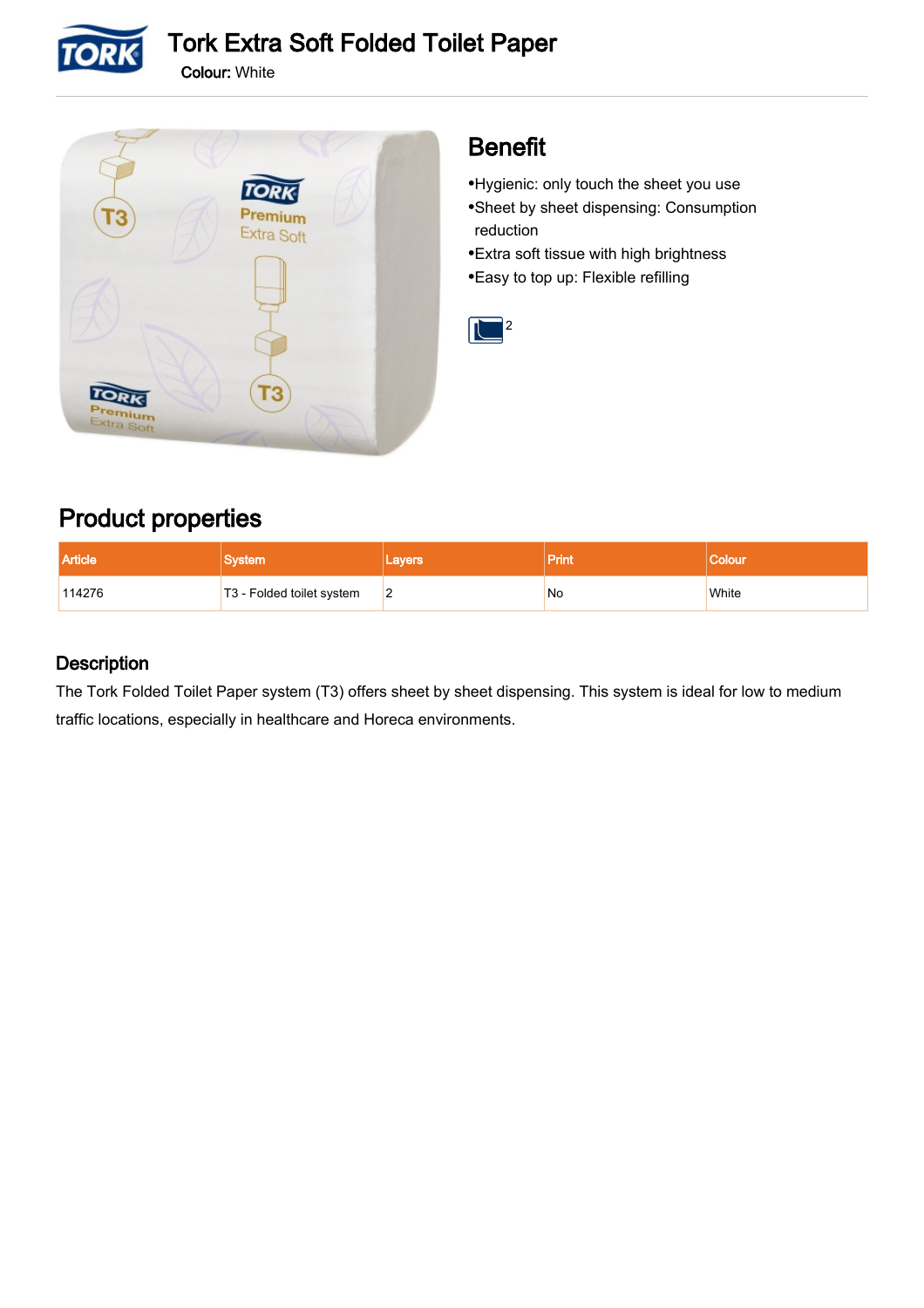# Shipping data

**TORK** 

### Consumer unit

| <b>EAN</b>      | 7310791199276    |
|-----------------|------------------|
| <b>Pieces</b>   | 252              |
| <b>Material</b> | Banderole        |
| Height          | 95 mm            |
| Width           | 95 mm            |
| Length          | 110 mm           |
| Volume          | $1.0 \text{ dm}$ |
| Net weight      | 200 <sub>g</sub> |
| Gross weight    | 210g             |

### Transport unit

| <b>EAN</b>            | 7310791199283 |
|-----------------------|---------------|
| <b>Pieces</b>         | 7560          |
| <b>Consumer units</b> | 30            |
| <b>Material</b>       | Carton        |
| <b>Height</b>         | 247 mm        |
| Width                 | 296 mm        |
| Length                | 496 mm        |
| <b>Volume</b>         | 36.3 dm3      |
| Net weight            | 6.00 kg       |
| <b>Gross weight</b>   | 6.71 kg       |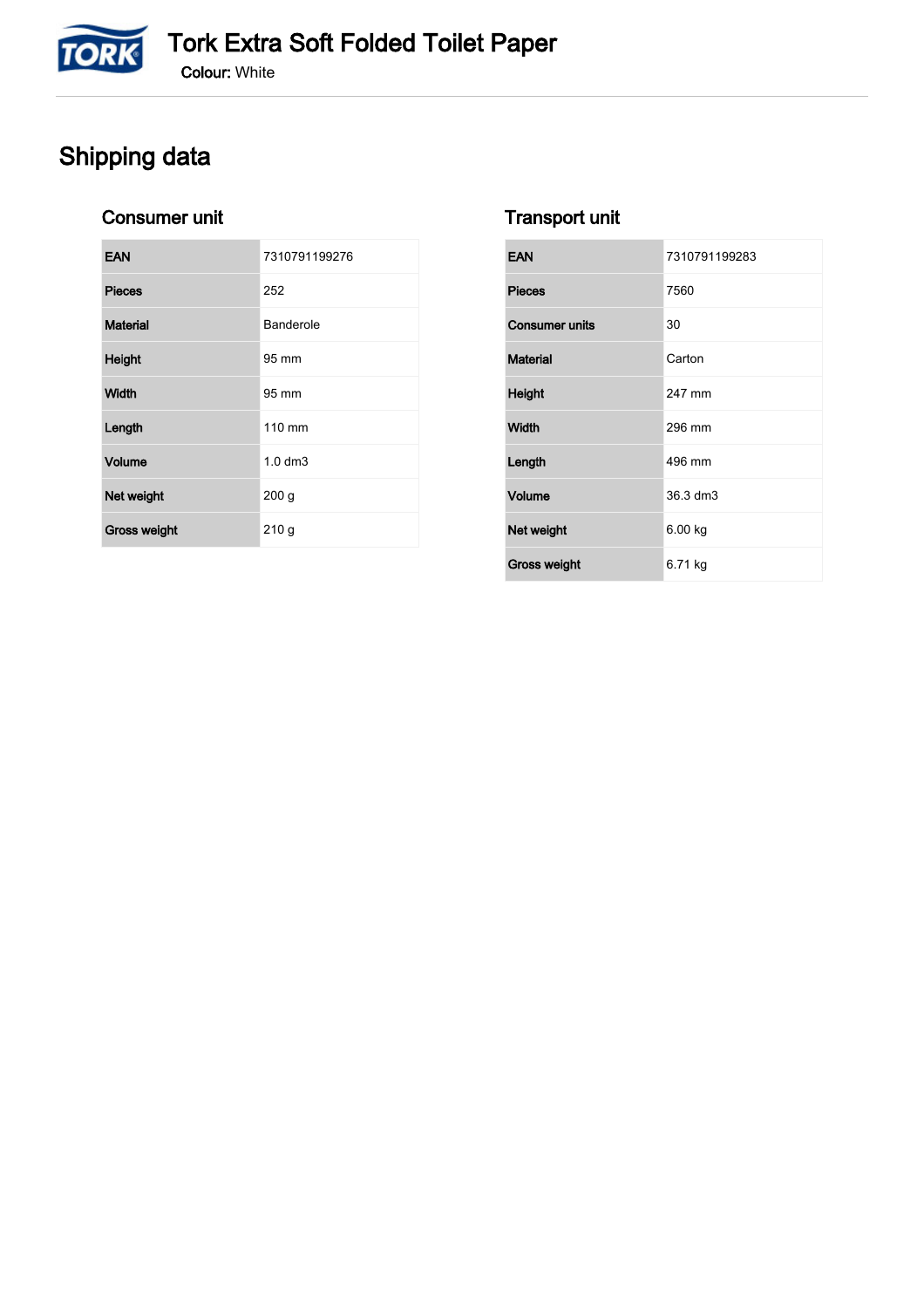

## **Environmental**

### **Content**

Virgin pulp fibres Chemicals

### **Material**

Virgin fibre

Virgin pulp fibres are produced out of softwood or hardwood. The process is either sulphite or sulphate delignification, meaning that e.g. lignins and resins are removed from cellulosic material.

Bleaching of fibres

Bleaching is a cleaning process of the fibres and the aim is to achieve a bright pulp, but also to get a certain purity of the fibre in order to achieve the demands for hygiene products and in some cases to meet the requirements for food safety.

There are different methods used today for bleaching ECF (elementary chlorine free( where chlorine dioxide is used, and TCF (totally chlorine free) where ozone, oxygen and hydrogen peroxide is used.

#### **Chemicals**

The chemicals used in the process as well as the functional chemicals are assessed from an environmental, occupational health and safety and product safety point of view .

The used functional chemicals are: Dry strength agent Dye Fixing agents Fluorescent whitening agent **Glue Softeners** 

The process chemicals are:

Antipitch Protection agent Yankee coating Defoamer Dispersing agents and surfactants